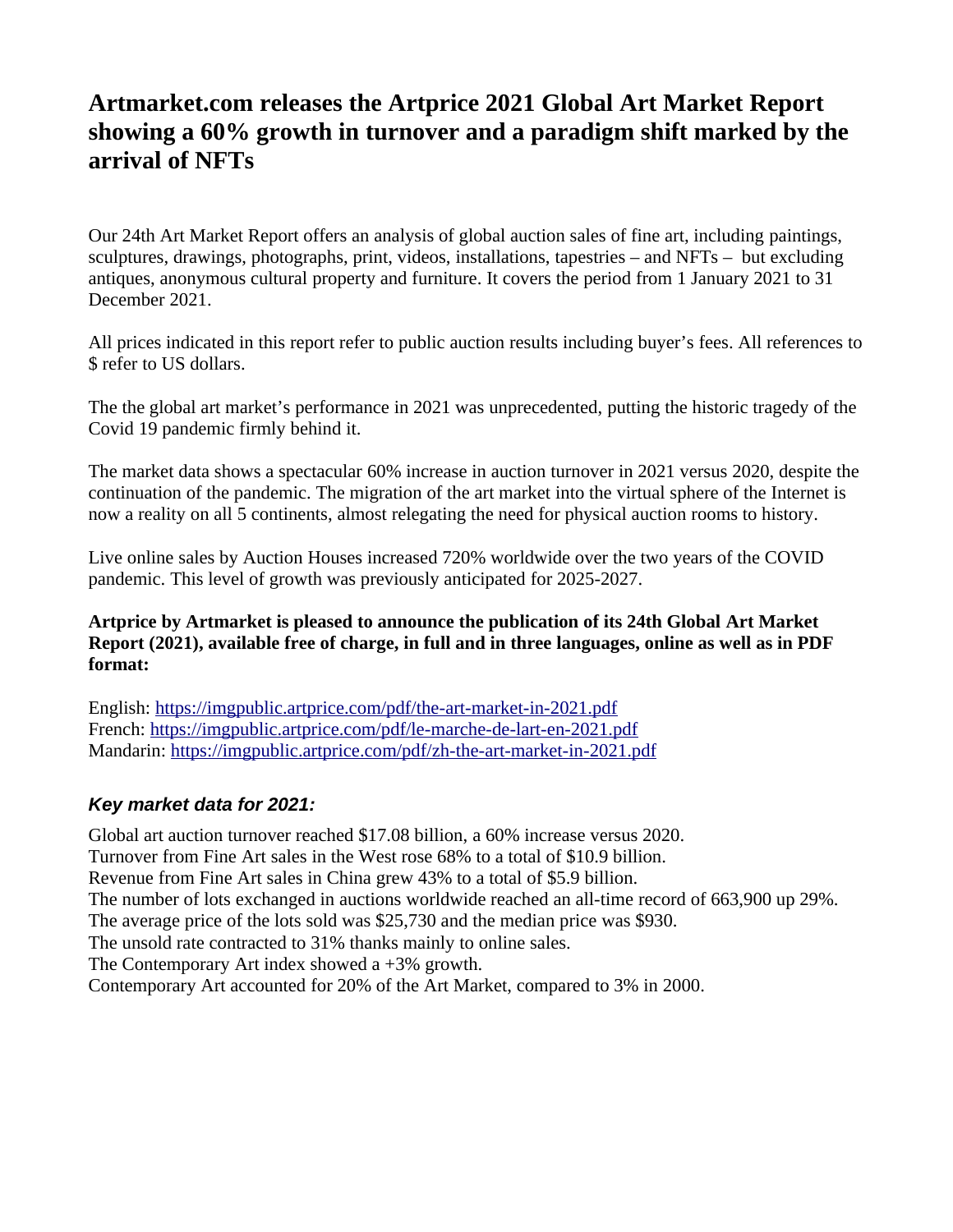#### **Global turnover from fine art auctions**



#### *Soft Power*

With a total turnover of \$5.95 billion (35% of the global total) China hammered more fine art auction proceeds than the USA with its total of \$5.79 billion (34%).

With a total of \$1.99 billion, the UK was 10% down versus the level it posted in 2019.

The top three national markets in the global art market accounted for 80% of global art auction turnover.

For the first time in its history, France's annual total exceeded \$1 billion at auction, at last becoming a major player in the global art market.

The German market secured 5th place in the global ranking and attracted Sotheby's to Cologne. South Korea multiplied its art auction turnover by four, generating \$237 million.

#### *China in first position*

This report shows that China has once again reached the top position in the global national ranking in terms of art auction dynamism, very clearly demonstrating its 'serious competitor' status versus the United States. While China's market has its own codes, this makes it all the more interesting and it is also why the editorial partnership between Artprice and Artron is both exciting and extremely relevant to the global reality of a rapidly changing market.

#### *Top 10 countries by Fine Art & NFT auctions (evolution vs. 2020)*

| 1. China (Artron): | $$5,953,355,500 (+43.0\%)$ |
|--------------------|----------------------------|
| 2. United States:  | \$5,794,793,900 (+102.3%)  |
| 3. United Kingdom: | $$1,996,657,600 (+28.6%)$  |
| 4. France:         | $$1,008,464,700 (+71.8%)$  |
| 5. Germany:        | $$356,967,400 (+18)$       |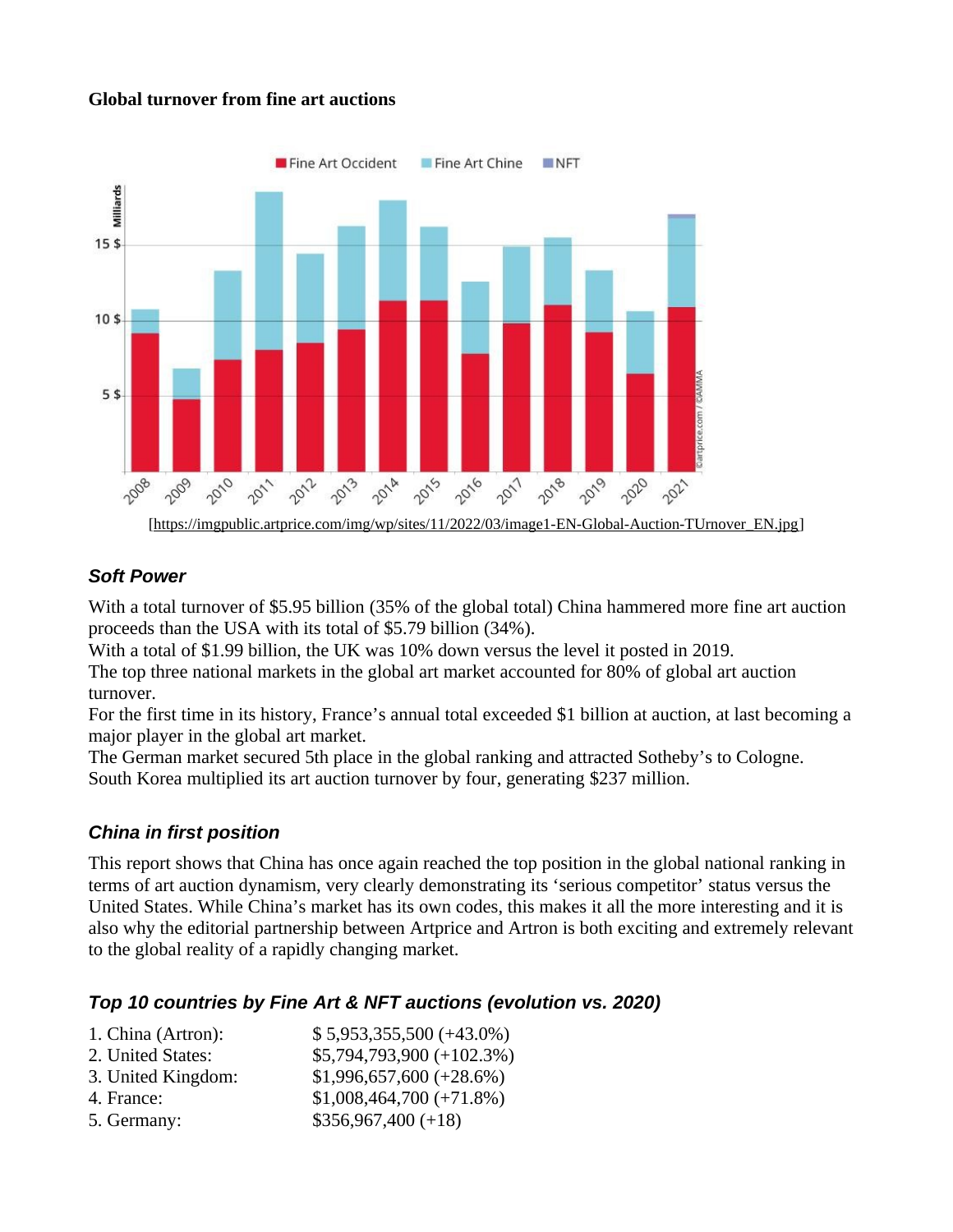| 6. South Korea: | \$237,290,600 (+369.90%) |
|-----------------|--------------------------|
| 7. Italy:       | $$212,554,100 (+49.1\%)$ |
| 8. Switzerland: | $$193,884,700 (+74.7%)$  |
| 9. Japan:       | $$167,464,400 (+75.6%)$  |
| 10. Poland:     | $$142,070,800 (+66.5%)$  |

#### *Auction Houses*

Sotheby's and Christie's hammer 49% of the global art auction market with \$4.4 billion and \$4 billion respectively.

Poly and China Guardian are quite a long way behind, with \$824 million and \$677 million. Poly and Phillips teamed up in Hong Kong and hammered \$175 million together.

Ketterer, with \$97 million in 2021, was the leading Auction House in Continental Europe.

Artcurial, France's leading auction house, sold 3,800 artworks for \$91 million.

#### *Artists and auctions*

In 2021, one lot fetched over \$100 million: Pablo Picasso's *Seated Woman* (1932) at Christie's New York.

In 1997, the same painting sold for \$7.5 million.

In 2021, Picasso, Basquiat, Warhol, Richter and Zhang Daqian were the most successful artists at auction in the world.

Beeple was the most expensive living artist of the year, with a lot that fetched \$69.4 million.

Gerhard Richter and Banksy are the world's most successful living artists at auction.

Banksy totaled 1,186 works sold for \$206 million, including a new record at \$25.4 million.

Yayoi Kusama is the first woman in history to join Artprice's Top 10 global artists by turnover.

Jean-Michel Basquiat became the 2nd most successful artist in the world, after Picasso.

For the first time, five major Basquiat works were sold in Hong Kong.

## *Major trends*

1. NFTs offer a whole new way of collecting:

The results for works by Beeple, Pak, Larva Labs, Yuga Labs have made this new market unavoidable. As soon as they arrived at auction, the 279 NFT lots totaled \$232.4 million (more than the photography segment).

2. Young artists broke precocity records (the so-called "red-chip" phenomenon): Beeple (40 years old), Avery Singer (34 years old), Fewocious (18 years old) reached eye-watering prices.

3. Demand for works by African artists and artists from the African diaspora showed tremendous vitality.

## *The Art Market 3.0: NFT, Metaverse and Blockchain*

thierry Ehrmann, CEO and Founder of Artmarket.com and its Artprice department: *"Internet 2.0 made it possible to be* on *the Internet. Internet 3.0 is now happening* in *the Internet. During 2021, with COVID taking so many lives and completely dominating our daily lives and*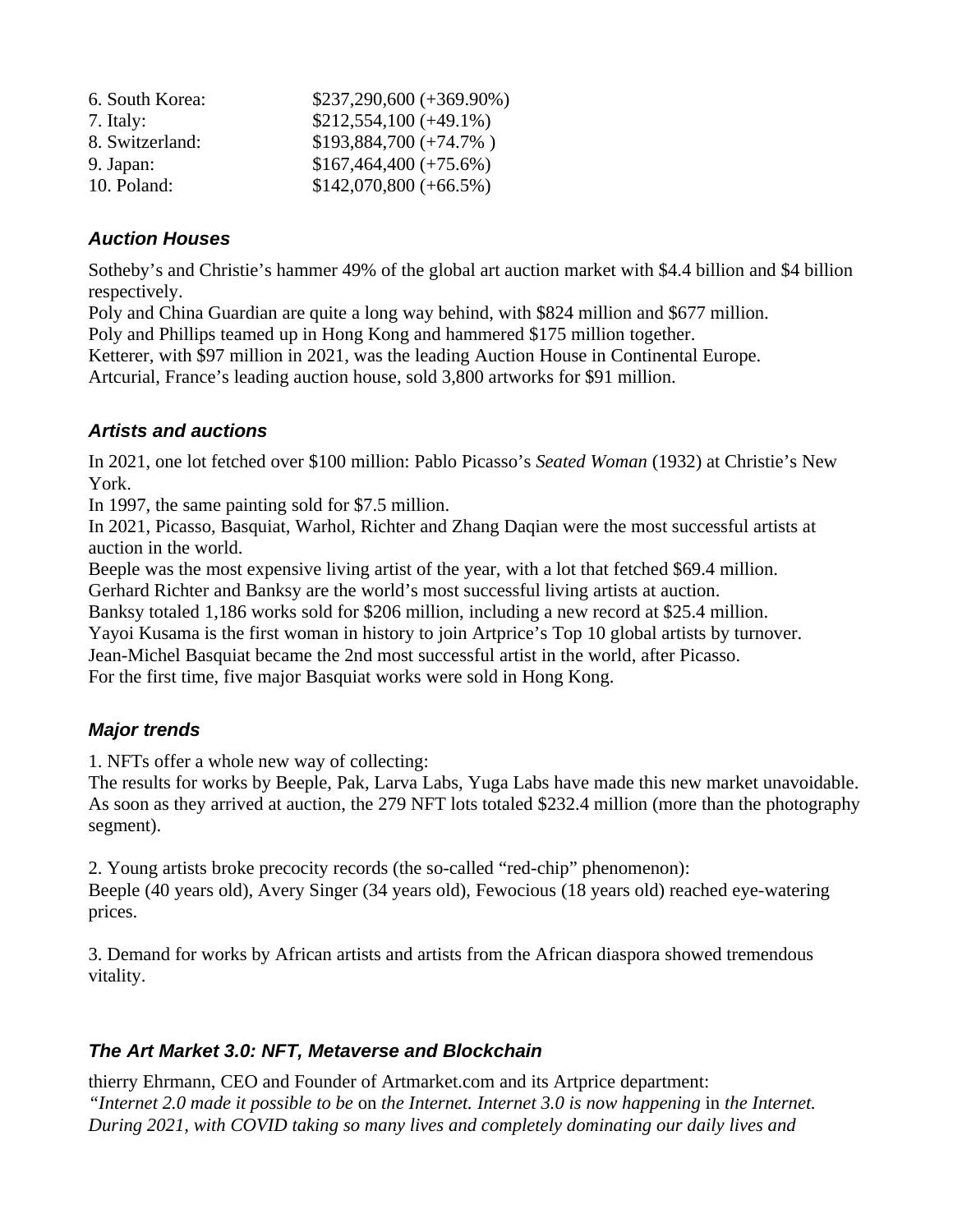*vocabulary, the famous Collins dictionary still considered the word "NFT" to be the most important "word of the year". Highly controversial, the term is important not just for having been on everyone's*  lips, but because it carries within it the seeds of a digital revolution that is impacting the art market in *a way we haven't seen in five centuries. That is why our 2021 Art Market Report begins with this term."*

To fully comprehend the historical impact of NFTs on the art world in 2021, we must go back to the Renaissance when a similar paradigm shift occurred. Thanks to Johannes Gutenberg's printing house, artists were – for the first time – able to print their first editions. This represented a major transfer of power into the hands of artists.

This evolution allowed artists  $-$  for the first time in history  $-$  to generate income and to control their own production in their workshops and factories. Today with NFTs, we are experiencing a similar paradigm shift with the same historical importance.

The Metaverse is not about 3D or 2D. It is about the dematerialization of the physical state to a new world where once impossible experiences are now accessible.

During this 21st century of Enlightenment, the art world will be reconfigured around creation and the virtual (but very real) economy, finally providing the necessary support for a much larger population of creators.

Singularity remains the most beautiful signature, even in the virtual world of the Metaverse.

The dematerialization of the Art Market via the Internet took roughly 30 years. With the world of NFTs and the Metaverse, the internet is no longer just a transit vehicle for the Art Market… it is where the art itself will be created and exchanged. We are entering a totally new dimension.



#### **Geographical distribution of Fine Art auction turnover in 2021**

[[https://imgpublic.artprice.com/img/wp/sites/11/2022/03/image2-EN-geographical-breakdown\\_EN.jpg](https://imgpublic.artprice.com/img/wp/sites/11/2022/03/image2-EN-geographical-breakdown_EN.jpg)]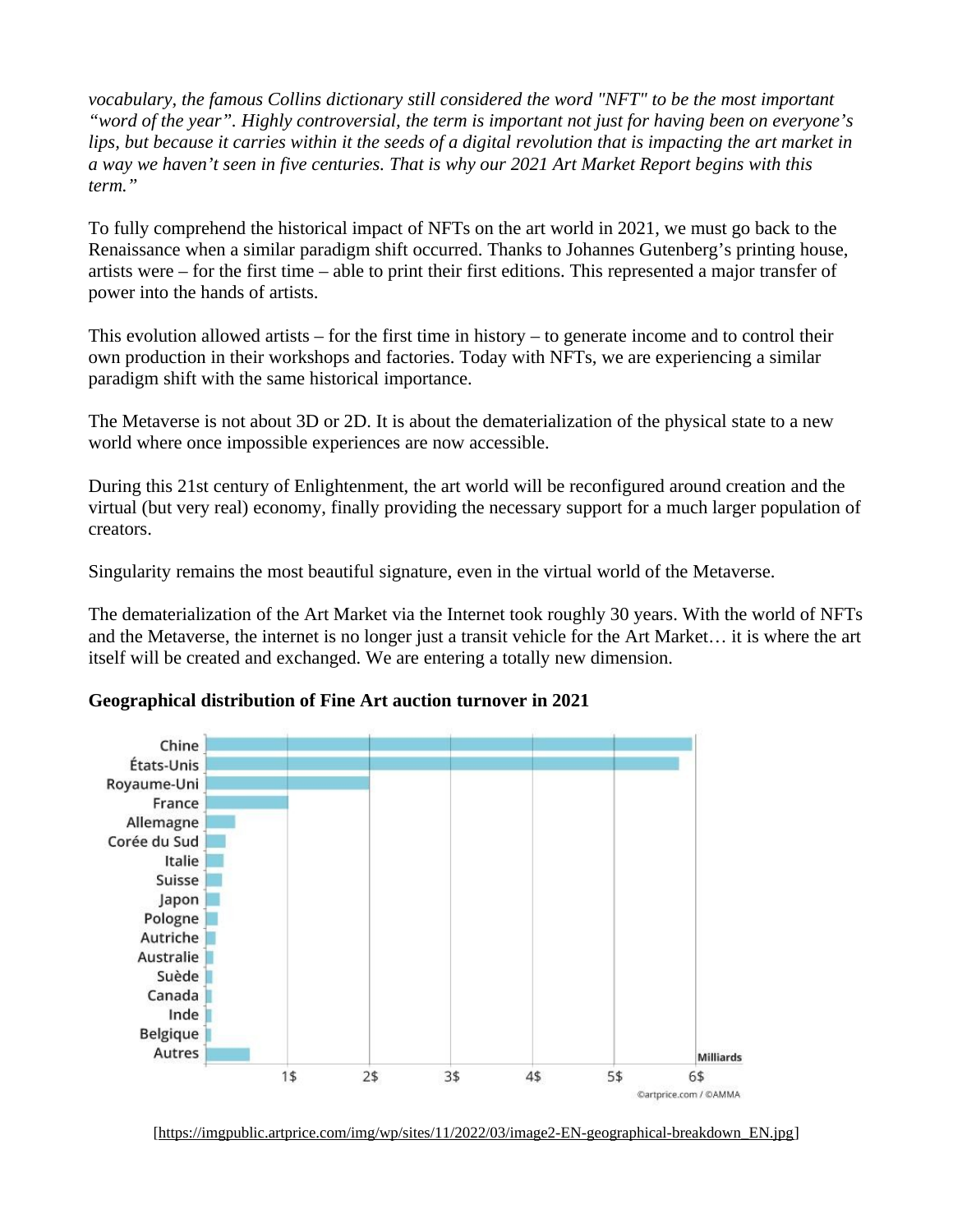In short, despite being strongly impacted by the pandemic – an unprecedented global tragedy in the history of the modern economy – the art market has managed to rebound via the adoption of digital technology in record time. This shift has enabled exponential growth of +60%, despite the continuation of the pandemic more or less everywhere on the world's five continents. In the West, this spectacular annual growth even reached +68%, a growth level not seen in 25 years.

Images: [\[https://imgpublic.artprice.com/img/wp/sites/11/2022/03/image1-EN-Global-Auction-TUrnover\\_EN.jpg\]](https://imgpublic.artprice.com/img/wp/sites/11/2022/03/image1-EN-Global-Auction-TUrnover_EN.jpg) [\[https://imgpublic.artprice.com/img/wp/sites/11/2022/03/image2-EN-geographical-breakdown\\_EN.jpg\]](https://imgpublic.artprice.com/img/wp/sites/11/2022/03/image2-EN-geographical-breakdown_EN.jpg)

#### **Copyright 1987-2022 thierry Ehrmann** [www.artprice.com](https://www.artprice.com/) - [www.artmarket.com](https://www.artmarket.com/)

- **Don't hesitate to contact our Econometrics Department** for your requirements regarding statistics and personalized studies: [econometrics@artprice.com](mailto:econometrics@artprice.com)
- Try our services (free demo):<https://www.artprice.com/demo>
- Subscribe to our services: <https://www.artprice.com/subscription>

# **About Artmarket:**

**Artmarket.com** is listed on Eurolist by Euronext Paris, SRD long only and Euroclear: 7478 - Bloomberg: PRC - Reuters: ARTF.

Discover Artmarket and its Artprice department on video: [www.artprice.com/video](https://www.artprice.com/video)

Artmarket and its Artprice department was founded in 1997 by its CEO, thierry Ehrmann. Artmarket and its Artprice department is controlled by Groupe Serveur, created in 1987.

See certified biography in Who's who ©: [Biographie\\_thierry\\_Ehrmann\\_2022\\_WhosWhoInFrance.pdf](https://imgpublic.artprice.com/img/wp/sites/11/2021/11/Biographie_thierry_Ehrmann_2022_WhosWhoInFrance.pdf)

Artmarket is a global player in the Art Market with, among other structures, its Artprice department, world leader in the accumulation, management and exploitation of historical and current art market information in databanks containing over 30 million indices and auction results, covering more than 770,000 artists.

Artprice by Artmarket, the world leader in information on the art market, has set itself the ambition through its Global Standardized Marketplace to be the world's leading Fine Art NFT platform.

Artprice Images® allows unlimited access to the largest Art Market image bank in the world: no less than 180 million digital images of photographs or engraved reproductions of artworks from 1700 to the present day, commented by our art historians.

Artmarket with its Artprice department accumulates data on a permanent basis from 6300 Auction Houses and produces key Art Market information for the main press and media agencies (7,200 publications). Its 5.4 million ('members log in'+social media) users have access to ads posted by other members, a network that today represents the leading Global Standardized Marketplace® to buy and sell artworks at a fixed or bid price (auctions regulated by paragraphs 2 and 3 of Article L 321.3 of France's Commercial Code).

Artmarket with its Artprice department, has been awarded the State label "Innovative Company" by the Public Investment Bank (BPI) (for the second time in November 2018 for a new period of 3 years) which is supporting the company in its project to consolidate its position as a global player in the market art.